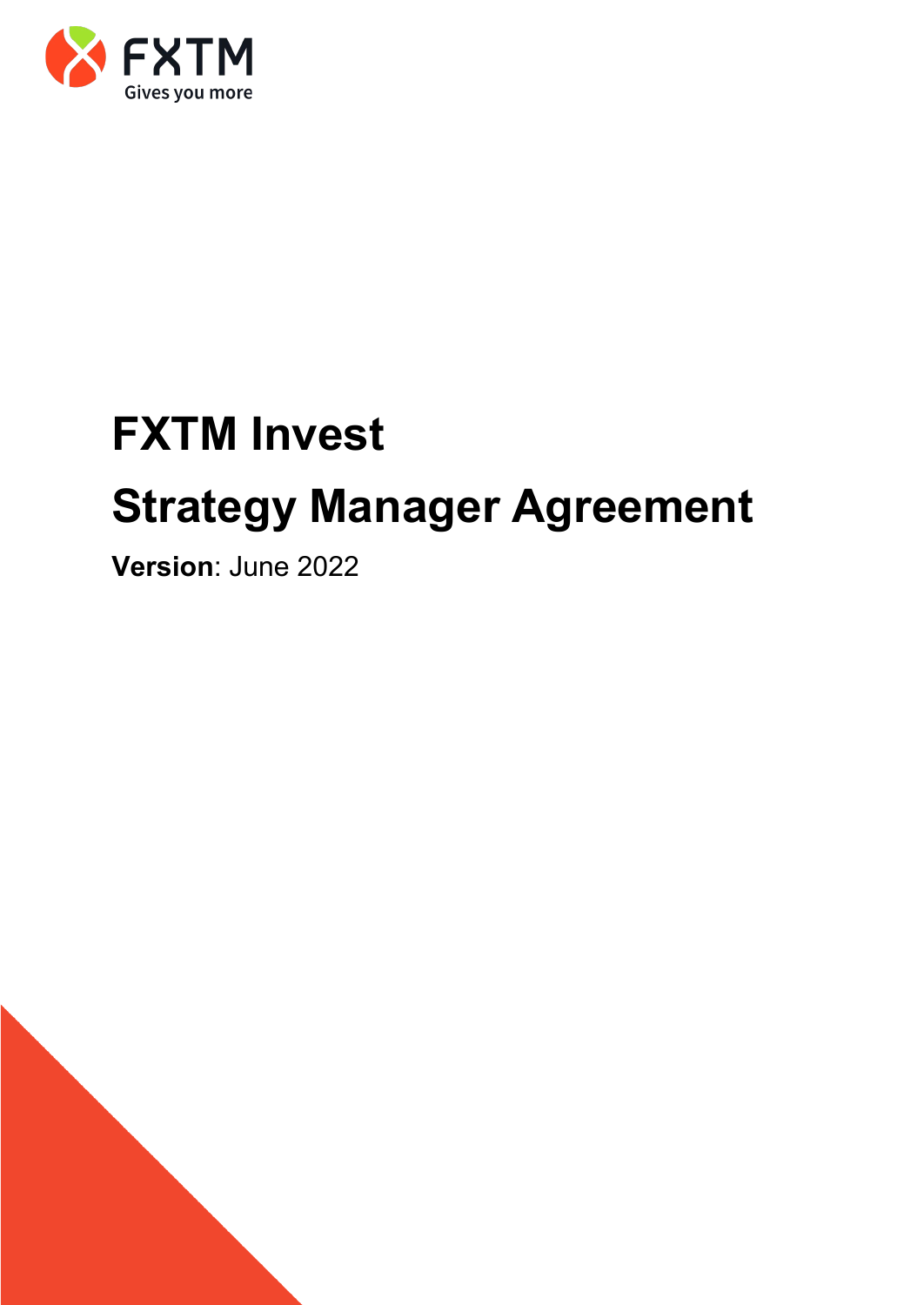

### **TABLE OF CONTENTS:**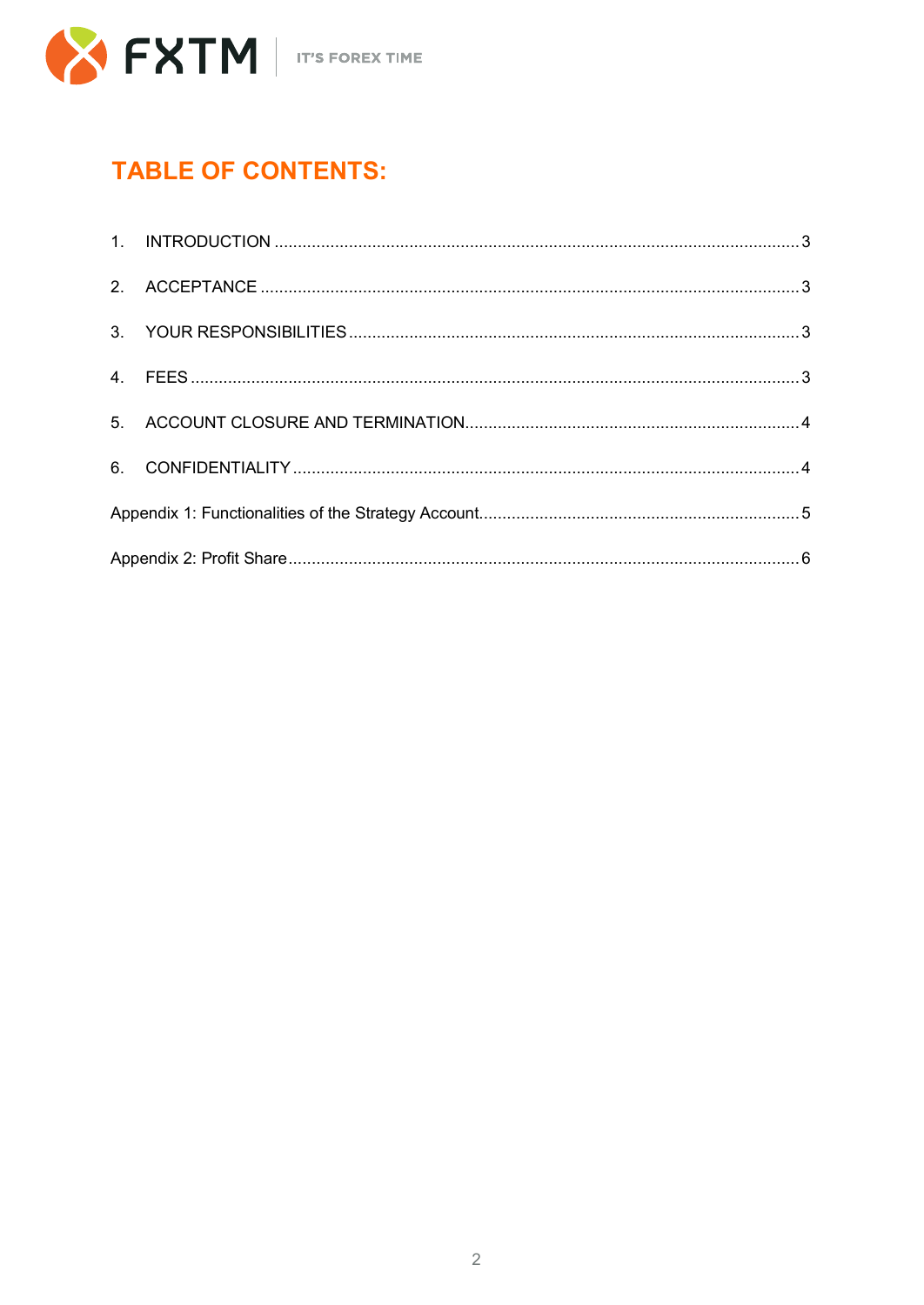**IT'S FOREX TIME** 



### <span id="page-2-0"></span>**1. INTRODUCTION**

1.1. This FXTM Invest Strategy Manager Agreement ("Agreement") explains the rules we ("FXTM") follow when you ("Strategy Manager") become a Strategy Manager under our FXTM Invest Strategy Manager service.

"FXTM Invest" service is developed by FXTM and allows our clients to follow your strategy by copying your trades in your Strategy Account, for a Profit Share.

- 1.2. Apart from this Agreement, there are rules around your function as a Strategy Manager and trading via MyFXTM in other Operative Agreements. You should read each of them carefully before you start trading with us.
- 1.3. You can find definitions for any capitalized terms used in this Agreement in the Client Agreement.

### <span id="page-2-1"></span>**2. ACCEPTANCE**

- 2.1. You will receive a notice confirming that you have been accepted as a Strategy Manager after you have reviewed and accepted this Agreement provided you are an approved and registered client of FXTM.
- 2.2. We will set up your account to enable you to form and share your specific trading strategies and for the purpose of this Agreement when you are accepted ("Strategy Account") and provide you with a password and unique I.D.

### <span id="page-2-2"></span>**3. YOUR RESPONSIBILITIES**

- 3.1. You agree to:
	- **(a)** form specific trading strategies which include a series and/or sequence and/or set of Transactions carried out in your Strategy Account;
	- **(b)** authorize FXTM to use your strategies and publicize or communicate your strategies to our clients and Foreign Investors;
	- **(c)** exclusively assign the proprietary use of your strategies upon creation to FXTM for its use if your strategies are protected under any Applicable Regulations;
	- **(d)** authorize FXTM to provide its clients and Foreign Investors with access to your Strategy Account and an option to follow or copy your strategies.

"**Foreign Investor**" means a person with access to invest in your strategies but is not an investor of FXTM.

- 3.2. You further understand and agree that:
	- **(a)** the clients will remain clients of FXTM at all times;
	- **(b)** we may engage other Strategy Managers for the provision of similar strategies;
	- **(c)** you will exercise proper skill and care, professional and technical expertise, diligence, morality and impartiality in offering your strategies, considering the complexity of the foreign exchange markets;
	- **(d)** your strategies will not be offered on a professional basis;
	- **(e)** you are well informed and updated on the foreign exchange markets;
	- **(f)** you will be liable for any of your losses incurred on your Strategy Account;
	- **(g)** you will abide to the terms of this Agreement (including Appendix 1) as amended from time to time. These amendments will be published on our Website.

### <span id="page-2-3"></span>**4. FEES**

4.1. We will compensate you in the form of a Profit Share provided in Appendix 2 herein for the provision of your strategies.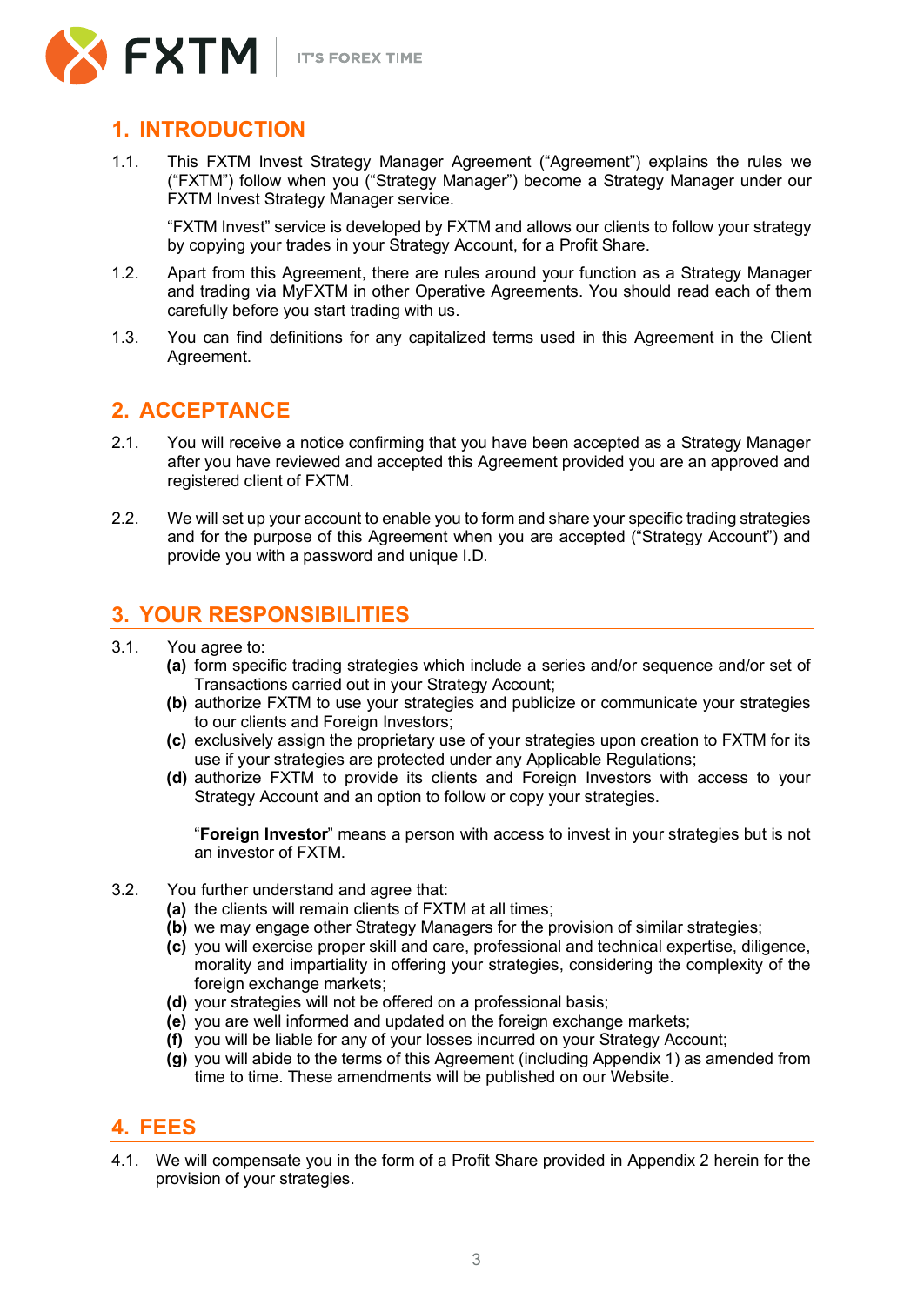

4.2. All fees and Profit Share will be subject to taxes as per the Applicable Regulations. You will inform FXTM if any taxes apply to you.

### <span id="page-3-0"></span>**5. ACCOUNT CLOSURE AND TERMINATION**

- 5.1. We may initiate closure of your Strategy Account with a Written Notice if:
	- (a) there is suspicion of fraud in your Strategy Account; and/or
		- (b) you have failed to respond to our queries.
- 5.2. Upon closure of your Investment Account and termination of this Agreement, we will follow the general rules in Clause 20 of the Client Agreement.

### <span id="page-3-1"></span>**6. CONFIDENTIALITY**

- 6.1. You agree that:
	- **(a)** we may collect information from you or other persons (including, credit reference or fraud prevention agencies) to enable us process or verify your information in relation with this Agreement.
	- **(b)** you will treat all client information (any information we receive or is obtained from our clients) given to you under this Agreement as confidential information as provided under the Client Agreement;
	- **(c)** you shall not disclose or use the client information for any other purpose other than as provided in this Agreement unless otherwise as per Clause 22.2 of the Client Agreement;
	- **(d)** where you have elected to act as a private Strategy Manager, you will keep all your strategies confidential and inform FXTM of any actual suspected or threatened unauthorized disclosure or use thereof;
	- **(e)** your strategies and any details thereof will not be considered to be personal data;
	- **(f)** any breach of any of the confidential obligations under this para 6 will constitute an Event of Default; and/or
	- **(g)** all information, passwords, documents, notes, memoranda, records, tapes, discs, emails, faxes, recorded conversations, writings and designs of FXTM or its clients made or received by you will remain the property of FXTM and you will hand over the same to FXTM on demand or upon termination of this Agreement.
- 6.2. We may disclose any of your information as per Clause 22.3 of the Client Agreement.

## **7. MISCELLANEOUS**

- Our address for communications via email will be sent to [investments@fxtm.com.](mailto:investments@fxtm.com) You will find more rules about communication in Clause 18 of the Client Agreement.
- 7.2. We may freeze your Strategy Account for failure to provide any documents or information required under this Agreement and will charge you a handling fee of \$5 per month or the balance of the account, whichever is lower, until you provide this documents or information.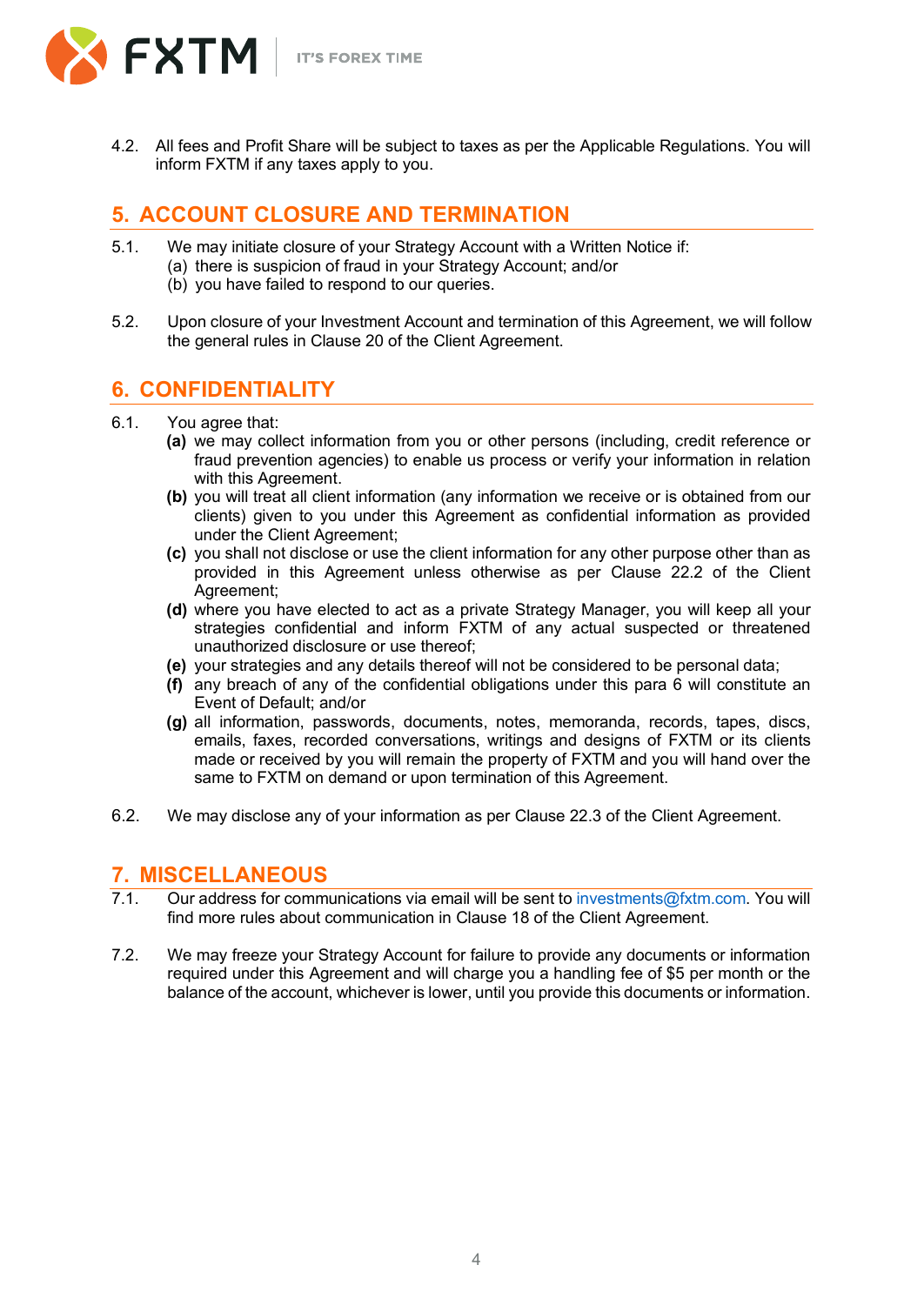

### <span id="page-4-0"></span>**Appendix 1: Functionalities of the Strategy Account**

### **Strategy Account Creation**

- **(a)** While creating a new Strategy Account, you may transfer funds from your trading account (internal transfer) or other available payment method. These funds will be used for trading purposes as the initial equity;
- **(b)** Your name should not contain any obscene language or any elements that are insulting in nature, including racial, religious, nationalistic and ethnic insults;
- **(c)** You can create as many investment strategies as you like, provided they can reasonably be characterized by a different trading style/risk.
- **(d)** We can set a limit to your Investor accounts and notify you once your limit is reached. During this period, you may not be able to accept new investor accounts unless we otherwise notify you and, you will be excluded from the top-ranking Strategy Accounts provided on our **Website**

### **MyFXTM Website / Publicity**

- **(a)** After your new Strategy Account is created, it will have its own web page, with account performance, statistics and personal data, available in direct link;
- **(b)** The link to this web page will be available in the list of your accounts;
- **(c)** You can remove the link on the web page from the list of your accounts;
- **(d)** You can reject investors;
- **(e)** You can edit your personal data;
- **(f)** We may not show link to the web page in the list of your accounts if: it contravenes the Agreement or, certain conditions are not met (poor performance, account inactivity, suspicions of fraud).

### **Wrongful Abuse of FXTM Invest**

- **(a)** If we suspect your attempt to manipulate the ranking parameters, exploit the system's weaknesses or not act in the best interest of your investors, we can: hide you from the Strategy Manager Rankings on our Website, pause and/or terminate your Strategy Account and/or disconnect the Investor Accounts from your Strategy Account;
- **(b)** If you generate high returns with less than the minimum deposit required for an account type, we can set your Strategy Account to private.

### **Payout Interval**

- **(a)** The monthly interval that starts on the day when the initial deposit is made to the investment account and concludes after a thirty (30) day period or at the time of the withdrawal by the investor's or Foreign Investor's or at the time of closing of a profitable investment account;
- **(b)** When the payout interval is reached, we will automatically pay you the Profit Share if the investors account is profitable compared to the previous interval.
- **(c)** The end of a Payout Interval designates the beginning of the following Payout Interval.

### **Inactivity of your Account**

**(a)** If you are inactive for ninety (90) days, all the investment accounts following your Strategy Account will be disconnected after we send you a five (5) calendar days prior notice to that effect.